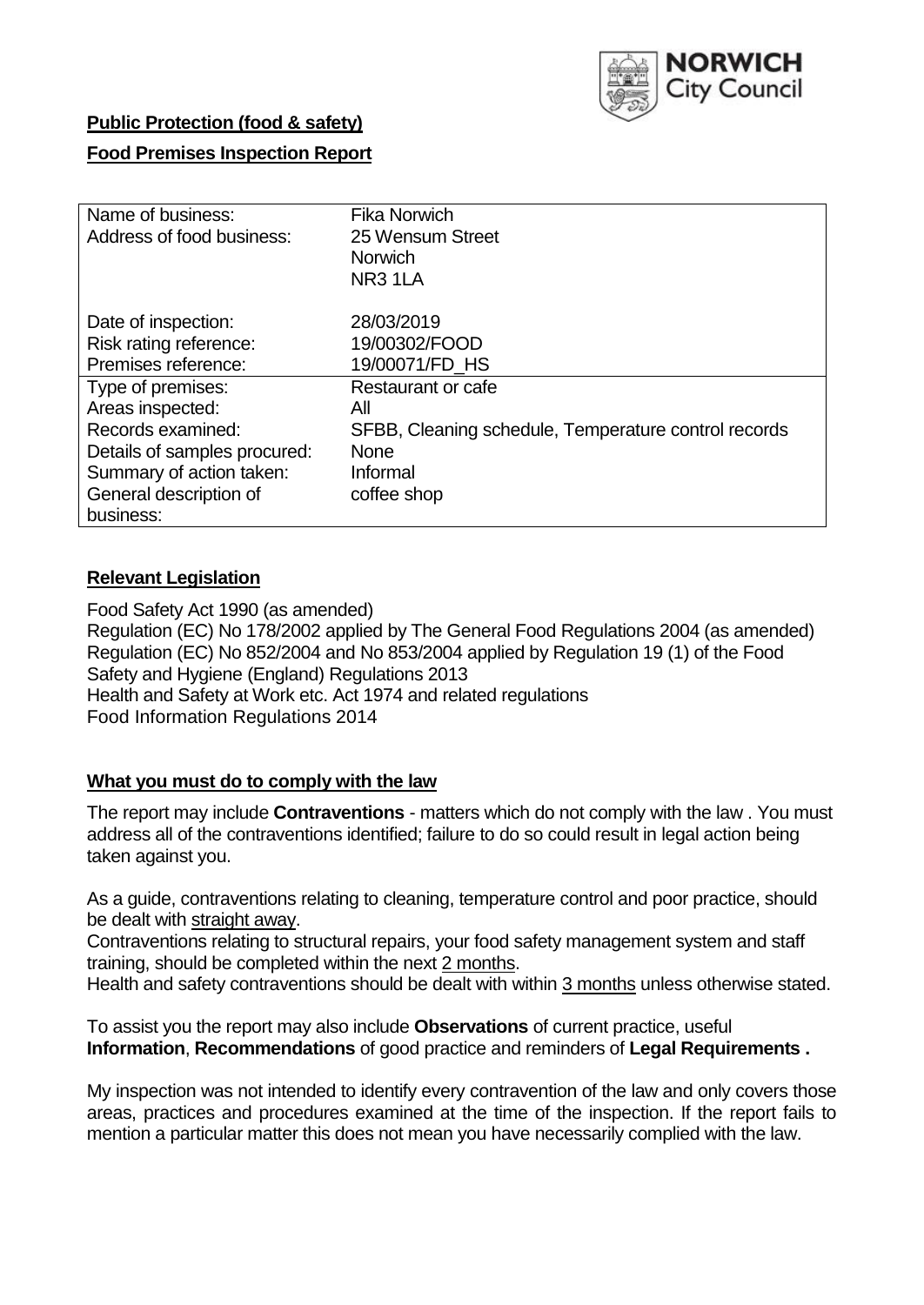# **FOOD SAFETY**

#### **How we calculate your Food Hygiene Rating:**

The food safety section has been divided into the three areas which you are scored against for the hygiene rating: 1. food hygiene and safety procedures, 2. structural requirements and 3. confidence in management/control procedures. Each section begins with a summary of what was observed and the score you have been given. Details of how these scores combine to produce your overall food hygiene rating are shown in the table.

| <b>Compliance Area</b>                     |          |                  |           | <b>You Score</b> |                |    |           |    |                |  |  |
|--------------------------------------------|----------|------------------|-----------|------------------|----------------|----|-----------|----|----------------|--|--|
| Food Hygiene and Safety                    |          |                  |           | 0                | 5              | 10 | 15        | 20 | 25             |  |  |
| <b>Structure and Cleaning</b>              |          |                  |           | 0                | 5              | 10 | 15        | 20 | 25             |  |  |
| Confidence in management & control systems |          |                  | $\Omega$  | 5                | 10             | 15 | 20        | 30 |                |  |  |
|                                            |          |                  |           |                  |                |    |           |    |                |  |  |
| <b>Your Total score</b>                    | $0 - 15$ | 20               | $25 - 30$ |                  | $35 - 40$      |    | $45 - 50$ |    | > 50           |  |  |
| <b>Your Worst score</b>                    | 5        | 10 <sup>10</sup> | 10        |                  | 15             |    | 20        |    | $\blacksquare$ |  |  |
|                                            |          |                  |           |                  |                |    |           |    |                |  |  |
| <b>Your Rating is</b>                      | 5        | 4                |           | 3                | $\overline{2}$ |    |           |    | $\overline{0}$ |  |  |

Your Food Hygiene Rating is 5 - a very good standard



## **1. Food Hygiene and Safety**

Food Hygiene standards are excellent. You demonstrated full compliance with legal requirements. You have safe food handling practices and procedures and all the necessary control measures to prevent cross-contamination are in place. **(Score 0)**

#### Contamination risks

**Observation** I was pleased to see you were able to demonstrate effective controls to prevent cross-contamination.

#### **2. Structure and Cleaning**

The structure facilities and standard of cleaning and maintenance are all excellent and you demonstrated full compliance with the law. There is evidence of effective pest control and procedures are in place to rectify any problems as they arise. There is good provision for waste disposal. **(Score 0)**

#### Cleaning of Structure